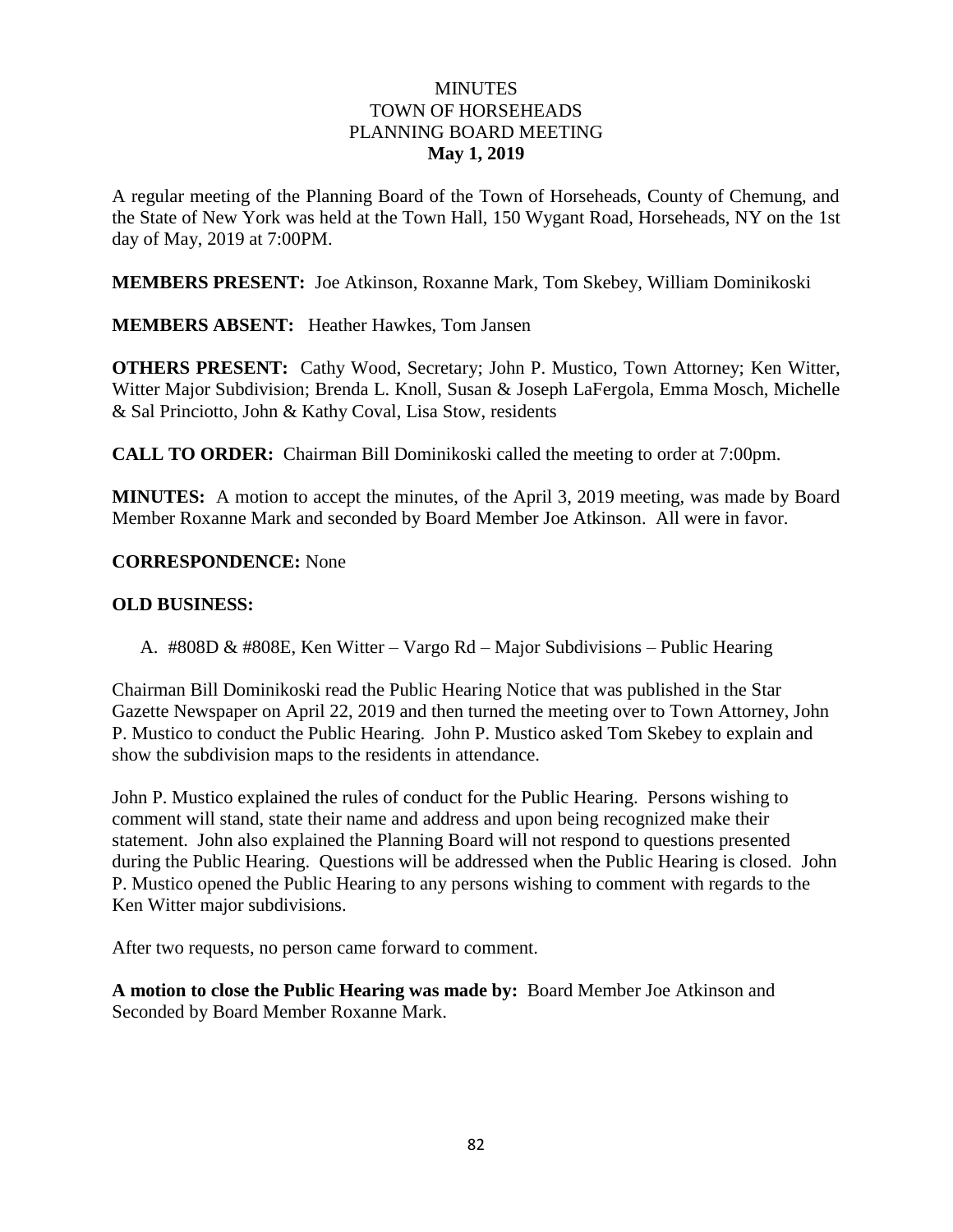The Board reviewed and discussed all eleven (11) questions of Part 2 of the SEQR for items #808D and #808E. The response to each question is as follows:

- 1. No, material conflict with the adopted land use plan or zoning regulations. The projects are zoned Residence & Agriculture and is a permitted use under the existing zoning ordinance.
- 2. No, the projects are consistent with use. The projects will have minimal/small impact upon the land use.
- 3. No, will action impair the character or quality of the existing community. The projects may improve the existing community.
- 4. No, action will have an impact on the environmental characteristics that caused the establishment of a Critical Environment Area (CEA). There are no CEAs located in Chemung County.
- 5. No, action will result in an adverse change in the existing level of traffic or affect existing infrastructure for mass transit, biking or walkway. The level of service will have minimal/small impact upon the community.
- 6. No, action will cause an increase in the use of energy and it fails to incorporate reasonably available energy conservation or renewable energy opportunities. New York State's energy code requirements must be followed.
- 7. No, action will impact existing public or private water supplies or public or private wastewater treatment utilities beyond the current ability of the suppliers to accommodate.
- 8. No, impact on the character or quality of important historic, archaeological, architectural or aesthetic resources.
- 9. No, adverse impact upon natural resource. No wetlands in the area.
- 10. No, increase in the potential for erosion, flooding or drainage problems. All drainage must be kept on property during and after construction.
- 11. No, action would create a hazard to environmental resources or human health.

Part 3 of the SEQR is the Lead Agency's determination of significance summary. As a result, of the discussion of Part 2 of the SEQR, the Planning Board determined, based on the information and analysis above the proposed actions will not result in any significant adverse environmental impacts. Chairman Bill Dominikoski check marked the appropriate box, signed and dated the SEQRS, May 1, 2019. This project was classified as an unlisted action by the Planning Board in accordance with the State Environmental Review. It will not have any significant adverse environmental impacts.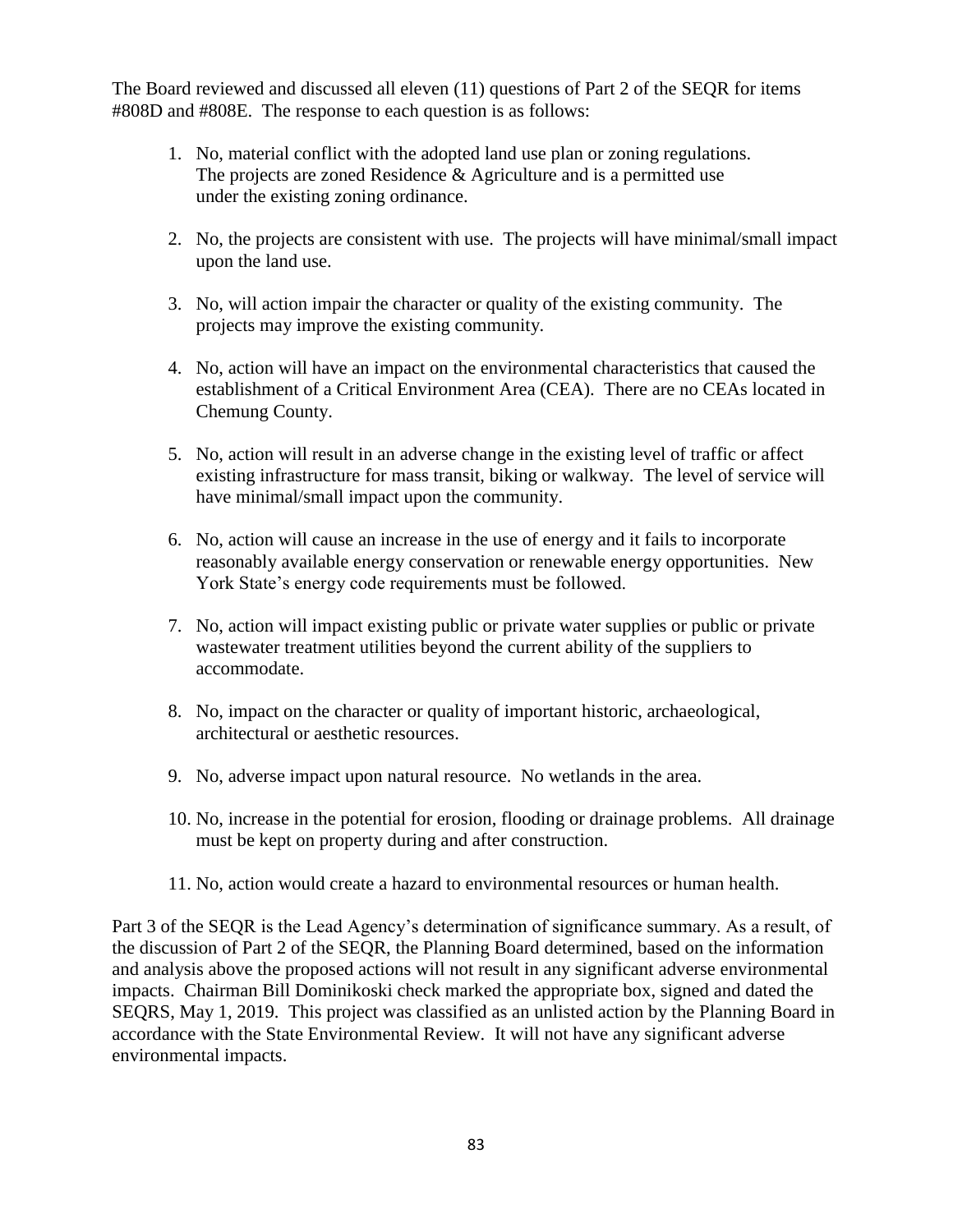## **RESOLUTION #6 OF 2019 RESOLUTION TO APPROVE #808D & #808E, KEN WITTER – VARGO ROAD MAJOR SUBDIVISION**

Motion by: Board Member Roxanne Mark Seconded by: Board Member Joe Atkinson

**WHEREAS,** Kenneth L. Witter, c/o John W. Maloney, Attorney, 150 Lake Street, Elmira, NY 14901 made application for Subdivision Review, Vargo Road, by way of Application, dated, March 22, 2019, SEQR, dated March 25, 2019, and Tax Map (50.00-3-8), titled Kenneth L. Witter to be Conveyed to Glenn & Christy Parsons, dated March 24, 2019, Job #12197.09, marked received as "A", and

**WHEREAS,** the location is zoned Residential/Agricultural, and

**WHEREAS,** on April 3, 2019, at the Planning Board meeting, a discussion was held, and

**WHEREAS,** the applicant did not appear, and

**WHEREAS,** the Parsons own Parcel C-1 and Parcel C-2 and would like to purchase an additional 52.199, and

**WHEREAS,** Ken Witter would like to split 52.199 acres and sell it to the Parsons, and

**WHEREAS,** by motion, item #808E, Ken Witter, Vargo Rd (50.00-3-46.1), was added to the agenda, and a discussion was held, and

**WHEREAS,** Kenneth L. Witter, c/o John W. Maloney, Attorney, 150 Lake Street, Elmira, NY 14901 made application for Subdivision Review, Vargo Road, by way of Application, dated, April 2, 2019, SEQR, dated April 2, 2019, and Tax Map (50.00-3-46.1), titled Kenneth L. Witter revised date April 2, 2019, Job #12197.09, marked received as "A", and

**WHEREAS,** the location is zoned Residential/Agricultural, and

**WHEREAS,** the purchasers of the Bahantka residence would like to purchase Parcel A-5, 3.581 acres, from Ken Witter, and

**WHEREAS,** by way of Resolution #5 of 2019, a Public Hearing was set for May 1, 2019, for both items #808D and #808E, and

**WHEREAS,** the Notarized Affidavits for the public hearing were April 12, 2019 and April 17, 2019, respectively, and placed on file, and

**WHEREAS,** a Public Hearing was held May 1, 2019, no one came forward to comment, and

**WHEREAS,** the Planning Board held a discussion on May 1, 2019, and

**WHEREAS,** on May 1, 2019, after review of the SEQR, the Planning Board, as lead agency, has determined the projects to be unlisted actions and will not have a coordinated review pursuant to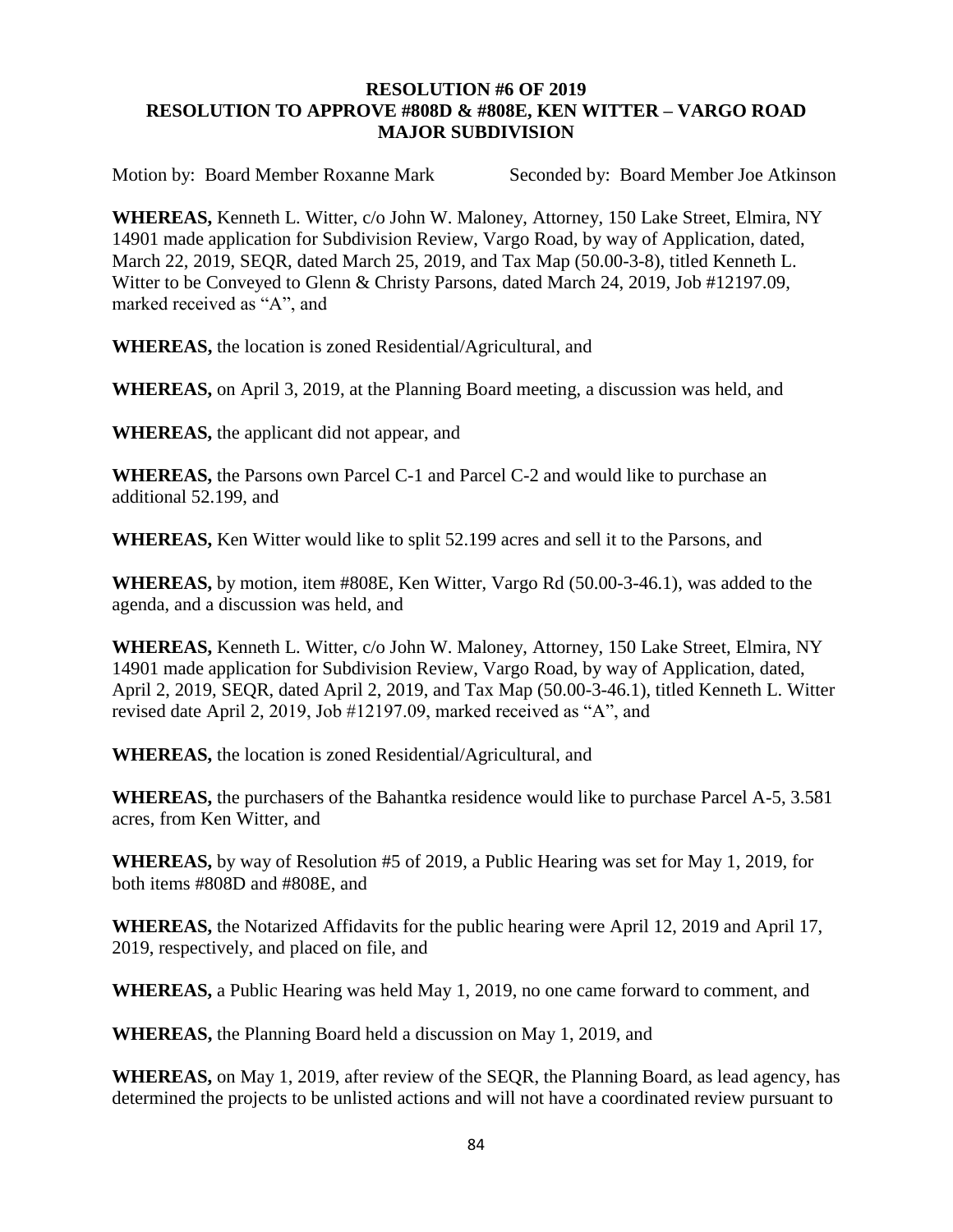Part 617, Article 8 (SEQRA) of Environmental Conservation Law and project will not have a significant adverse environmental impact. A negative declaration is issued for each project, and **WHEREAS,** the Planning Board has duly considered the same, and

**NOW, THEREFORE, BE IT RESOLVED,** the Planning Board of the Town of Horseheads, approves the major subdivisions, Vargo Road, Horseheads, NY 14845, #808D, Application, dated, March 22, 2019, SEQR, dated March 25, 2019, and Tax Map (50.00-3-8), titled Kenneth L. Witter to be Conveyed to Glenn & Christy Parsons, dated March 24, 2019, Job #12197.09, marked received as "A" and #808E, Application, dated, April 2, 2019, SEQR, dated April 2, 2019, and Tax Map (50.00-3-46.1), titled Kenneth L. Witter revised date April 2, 2019, Job #12197.09, marked received as "A", and approved without modification except authorized by this Board.

**AYES:** (4) Atkinson, Mark, Skebey, Dominikoski **NAYES:** (0)

# **NEW BUSINESS: NONE**

## **OTHER BUSINESS:**

A. Referral from Town Board – Review Existing Ordinance with regards to Signs

John P. Mustico began the discussion stating this item will be moved to the active portion of our agenda. Board Members received handouts from John M. and Tom S. Park Outdoor Advertising first contacted the Town Board by letter dated October 2, 2018. They are requesting the Town amend its sign ordinance to include digital technology/billboards. An example of Off Premise Sign Code, was received from Park Outdoor, and was built in to the Town's Overlay Zone section for review. Park Outdoor owns the brick building next to Banfield  $\&$  Bakers that is located on the Miracle Mile. Two possible locations for Park Outdoor off premise signs are Benedict's parking lot and the Mark Twain Golf Course. Mark Twain Golf Course is zoned Agriculture & Hill. Bendix parking lot is zoned Manufacturing. Referrals will need to be sent to the State and County as this item progresses. This item will carry to the June 2019 meeting under New Business.

B. Cell Tower Code Review

Joe Atkinson handed to Board Members a prepared example of code he wrote pertaining to this topic for all to review. This item will carry to the June 2019 meeting.

C. Referral from Town Board – Review Existing Ordinance with regards to Road Setbacks

This item will carry to the June 2019 meeting.

D. Overlay Zones for Lake Rd. & Grand Central Ave.

Board Members discussed the needs of this area and what types of business would be the most beneficial to the residents. This item will carry to the June 2019 meeting.